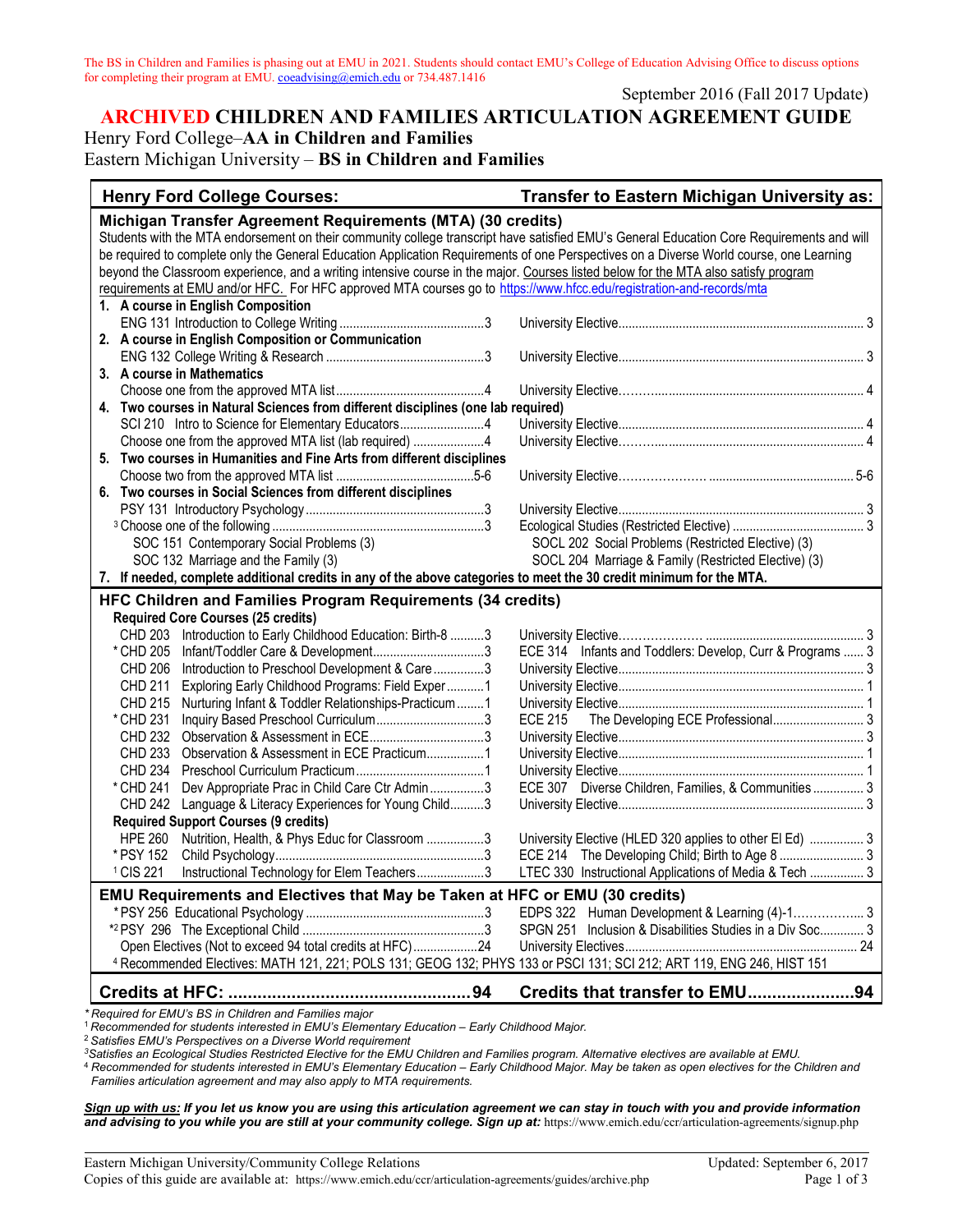The BS in Children and Families is phasing out at EMU in 2021. Students should contact EMU's College of Education Advising Office to discuss options for completing their program at EMU[. coeadvising@emich.edu](mailto:coeadvising@emich.edu) or 734.487.1416

September 2016 (Fall 2017 Update)

# **ARCHIVED CHILDREN AND FAMILIES ARTICULATION AGREEMENT GUIDE** Henry Ford College–**AA in Children and Families**

Eastern Michigan University – **BS in Children and Families**

## **Completion of the**

| טווואוטוו טו גווט<br><b>Children and Families Program at EMU</b>                                                                                                                                                                                                                                                                                                                                                                                                                                                                                                                                                                                                                                                                                                                                                                                                                                                                                                                                                                                                                                                                                                                                                                                                                                                                                                                                                                                                                                                                                                                             | <b>Sample Sequence for completing this program:</b>                                                                                                                                                                                                                                                                                                                                                                                                                                                                                                                                                                                                                                            |
|----------------------------------------------------------------------------------------------------------------------------------------------------------------------------------------------------------------------------------------------------------------------------------------------------------------------------------------------------------------------------------------------------------------------------------------------------------------------------------------------------------------------------------------------------------------------------------------------------------------------------------------------------------------------------------------------------------------------------------------------------------------------------------------------------------------------------------------------------------------------------------------------------------------------------------------------------------------------------------------------------------------------------------------------------------------------------------------------------------------------------------------------------------------------------------------------------------------------------------------------------------------------------------------------------------------------------------------------------------------------------------------------------------------------------------------------------------------------------------------------------------------------------------------------------------------------------------------------|------------------------------------------------------------------------------------------------------------------------------------------------------------------------------------------------------------------------------------------------------------------------------------------------------------------------------------------------------------------------------------------------------------------------------------------------------------------------------------------------------------------------------------------------------------------------------------------------------------------------------------------------------------------------------------------------|
|                                                                                                                                                                                                                                                                                                                                                                                                                                                                                                                                                                                                                                                                                                                                                                                                                                                                                                                                                                                                                                                                                                                                                                                                                                                                                                                                                                                                                                                                                                                                                                                              | Courses may not be offered every semester.                                                                                                                                                                                                                                                                                                                                                                                                                                                                                                                                                                                                                                                     |
| <b>Major Requirements (28 hours)</b><br><b>Required Courses (22 credits)</b><br>ECE 302 Child Centered Teaching & Learning 3<br>ECE 303 Implementing the Curriculum - Practicum  3<br>ECE 342 International Teaching in Content Areas 3<br>ECE 343 Advocacy, Leadership, & Administration 3<br>ECE 451 Inclusive Classrooms in Early Childhood  3<br><sup>1</sup> ECE 488L4 Internship in Early Childhood Education  4<br><b>Ecological Studies (6 credits)</b><br><sup>2</sup> SOFD 328W Schools for a Diverse & Democratic Society 3<br>CHL 208 Multicultural Children's Literature (3)<br>CTAR 222 Drama & Play in the Human Experience (3)<br>RDNG 220 Instructional Uses of Trade Books (3)<br>RDNG 300 Early Literacy (3)<br>RDNG 330 Rdng & the Cultural & Linguistic Div Learner (3)<br>PSY 321 Child Psychology (3)<br>SOCL 202 Social Problems (3)<br>SOCL 204 Marriage & Family (3)<br>SOCL 303 Sociology of Childhood and Youth (3)<br>SOCL 450 The Family (3)<br>SOFD 250 EcoJustice Education: An Introduction (3)<br>SPCI 350L2 Introduction to Cognitive Impairment (3)<br>SPGN 395 Children, & Young Adults w/Disabilities (3)<br>SWRK 200 Human Diversity & Social Justice (3)<br>SWRK 222 Social Welfare Policies and Services (3)<br>Other options with advisor approval (3)<br><b>University Electives (2-3 hours)</b><br>Complete enough credits hours to satisfy the minimum of 124 total<br>credits to graduate. If 94 credits are not transferred, additional<br>courses must be completed at EMU to satisfy the minimum<br>requirements for the bachelor's degree. | Schedule an appointment with the Children and Families faculty<br>advisor to develop a plan of study.<br><b>Fall Semester</b><br>$(12 \text{ credits})$<br>Child Centered Teaching & Learning3<br><b>ECE 302</b><br><b>ECE 303</b><br>SOFD 328W Schools for a Diverse & Democratic Society3<br><b>Winter Semester</b><br>$(11-12 \text{ credits})$<br>Assessment of the Young Child3<br><b>ECE 341</b><br><b>ECE 342</b><br>Intentional Teaching in the Content Areas3<br><b>ECE 343</b><br>Advocacy, Leadership, & Administration3<br>(7 credits)<br><b>Fall Semester</b><br>Inclusive Classroom in Early Childhood3<br><b>ECE 451</b><br>ECE 488L4 Internship in Early Childhood Education 4 |
|                                                                                                                                                                                                                                                                                                                                                                                                                                                                                                                                                                                                                                                                                                                                                                                                                                                                                                                                                                                                                                                                                                                                                                                                                                                                                                                                                                                                                                                                                                                                                                                              |                                                                                                                                                                                                                                                                                                                                                                                                                                                                                                                                                                                                                                                                                                |
|                                                                                                                                                                                                                                                                                                                                                                                                                                                                                                                                                                                                                                                                                                                                                                                                                                                                                                                                                                                                                                                                                                                                                                                                                                                                                                                                                                                                                                                                                                                                                                                              |                                                                                                                                                                                                                                                                                                                                                                                                                                                                                                                                                                                                                                                                                                |

<sup>1</sup>*Satisfies EMU's Learning Beyond the Classroom requirement.*

<sup>2</sup>*Satisfies EMU's Writing Intensive in the major requirement.*

*3 If SOC 132 or 151 have transferred from HFC for Ecological Studies Restricted Elective, the course selected must be in a different discipline than SOCL.*